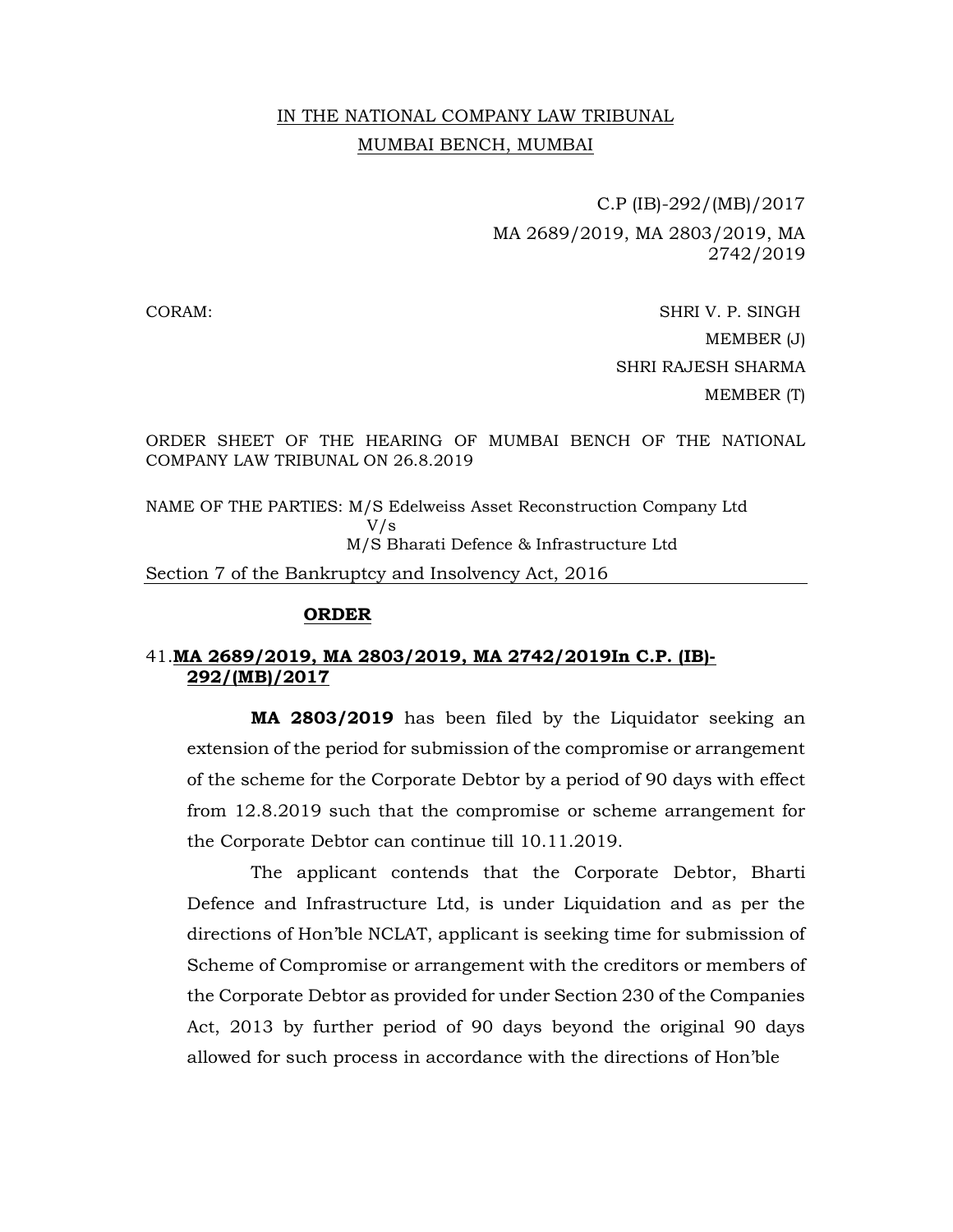$: 2 :$ 

NCLAT in the matter of Superna Dhawan &Anr. Vs Bharti Defence and Infrastructure Ltd & Ors. In Company Appeal (AT) No. 195 of 2019.

 It is pertinent to mention that Hon'ble NCLAT in Company Appeal No.195/2019 has passed an order that "Normally, the total period for liquidation is to be completed preferably within two years. Therefore, in "S. C. Sekaran v. Amit Gupta & Ors." (Supra), this Appellate Tribunal allowed 90 days' time to take steps under Section 230 of the Companies Act, 2013. In case, for any reason the liquidation process under Section 230 takes more time, it is open to the Adjudicating Authority (Tribunal) to extend the period if there is a chance of approval of arrangement of the scheme.

 Given the order passed by Hon'ble NCLAT, it is clear that Hon'ble NCLAT has authorised this Tribunal to extend 90 days if there is a chance of approval of arrangement of scheme.

 Ld. Counsel appearing on behalf of Edelweiss Asset Reconstruction, Financial Creditor is vehemently opposing this application for extending the further time. It is also important to point out that in this case, earlier resolution plan was submitted by Edelweiss Asset Reconstruction which was approved by CoC, but that resolution plan was rejected by this Bench, and this order of rejection of resolution plan was confirmed by NCLAT. Now the unsuccessful resolution applicant/Financial Creditor wants the Corporate Debtor to be liquidated.

 Ld. Counsel for the Liquidator further submitted that he had received one scheme which is under consideration and he is hopeful for receiving more scheme for consideration. It is important to mention that Hon'ble NCLAT has also observed that the liquidation will be death of the Corporate Debtor, which should be avoided.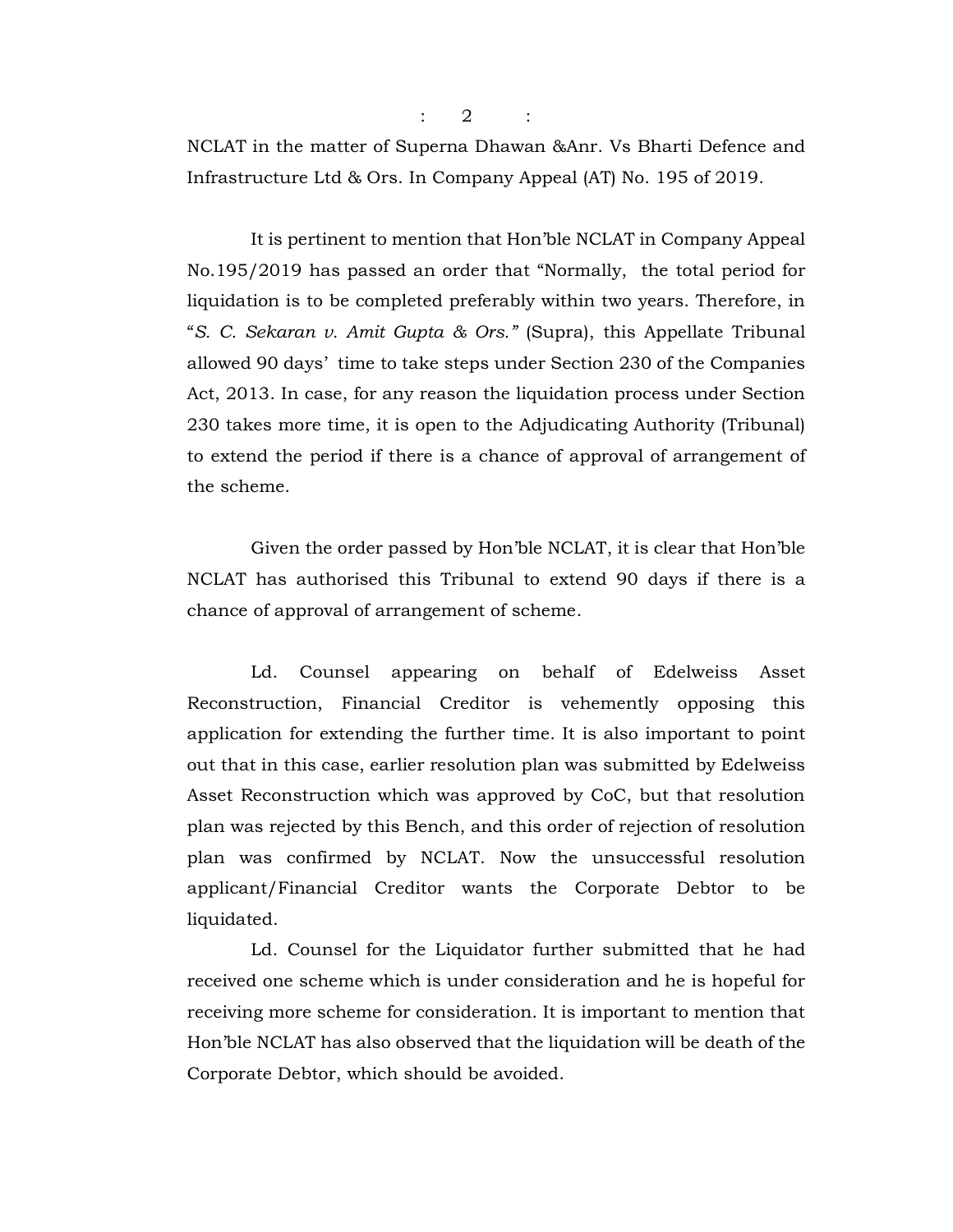In the circumstances, it is justified to extend the period of 90 days with effect from 12.8.2019.

 It is also directed that Liquidator will ensure that the proposals are invited and the Schemes should be received in such way to ensure that some reasonable financial commitment commensurating with the value of the scheme is taken in the form of EMD, which can be forfeited, in case of non finalization of the scheme.

## MA 2803/2019 is disposed of accordingly.

MA 2742/2019 has been filed by the liquidator, seeking a stay in Recovery proceedings bearing no 287/2018 and the e-auction notice dated 10.7.2019 wherein e-auction of Vessel No. V-419 has been ordered. The liquidator has also sought permission to initiate appropriate legal action on behalf of the Corporate Debtor against the order dated 24.4.2019passed by the Ld. DRT Ahmedabad in OA 172/2016.

 The Applicant contends that the GOL Offshore Ltd and the Corporate Debtor, vide a Ship Building Contract dated 21.11.2011 entered into an agreement whereunder the Corporate Debtor agreed to build, launch and deliver V-419, for a total price consideration of US\$30 million. As per contract, it was agreed between GOL and BDIL that the title and risk shall pass to GOL only upon delivery thereof being effected, it being expressly understood that, until such delivery is effected, the vessel and the equipment are at the entire risk of the BDIL that the total ownership V-419 was agreed to be completely that of BDIL, until and unless the delivery thereof was effected. It is important to note that till date, V-419 has not yet been entirely constructed, and consequently its delivery has not however been made to GOL.